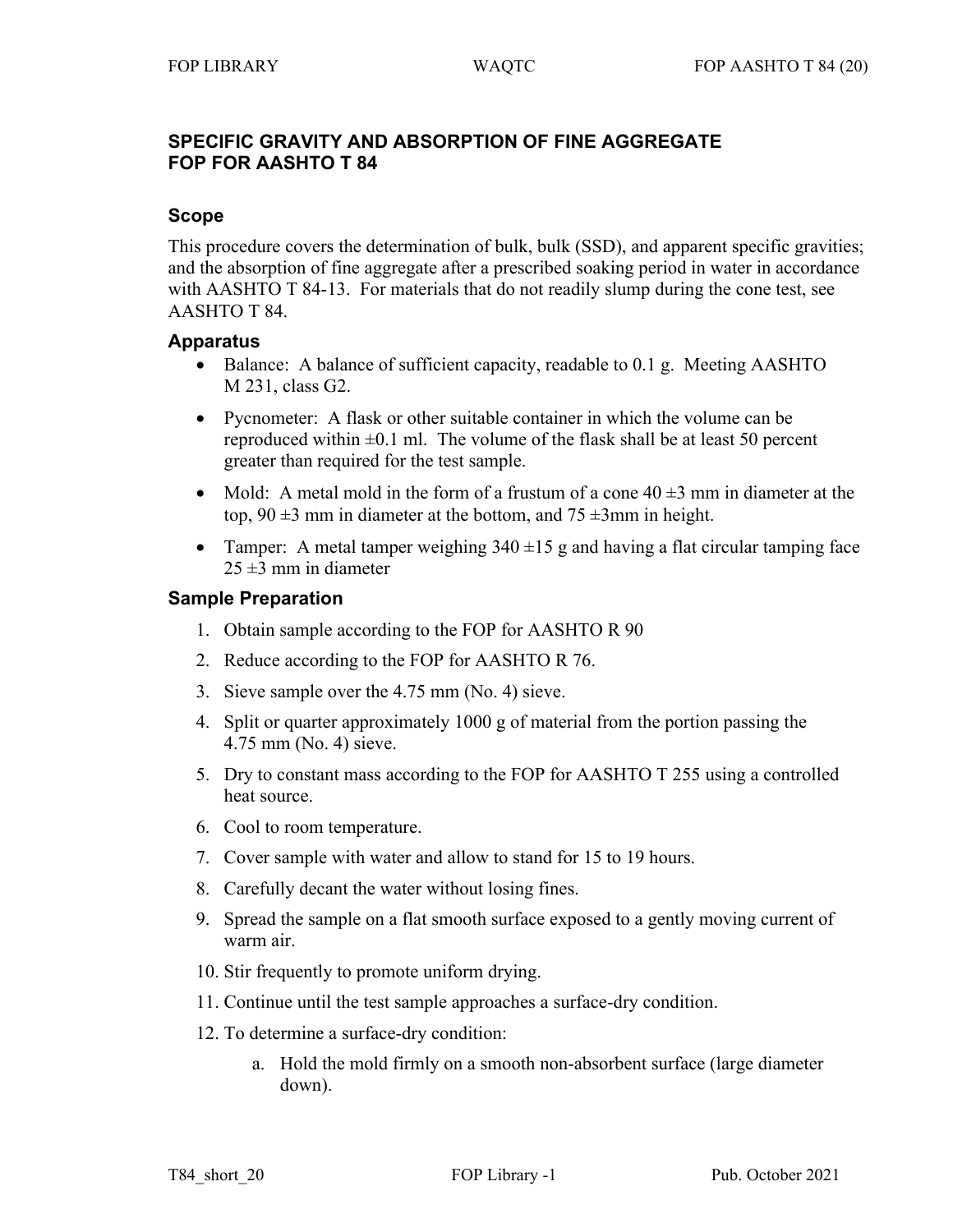- b. Fill the mold to overflowing with a portion of the partially dried sample.
- c. Lightly tamp the surface 25 times with the tamper (allow the tamper to fall freely from approximately 5 mm above the top of the sample).
- d. Clean excess from around the base of the mold
- e. Lift the mold vertically.
- f. If the material slumps slightly upon removal of the mold, the sample has reached surface-dry condition.
- *Note 1*: If the fine aggregate slumps on the first trial, it is already too dry. Thoroughly mix a few milliliters of water with the aggregate and permit the sample to stand in a covered container for 30 minutes. Then resume the process of drying and testing for the free-flowing condition.
	- g. If the material does not slump, continue drying while constantly stirring.
	- h. Perform Steps 12a through 12e at frequent intervals until the material reaches a surface-dry condition.

#### **Procedure**

Record all masses to the nearest 0.1 g.

- 1. Obtain approximately half, 500 ±10 g, of the surface-dry material. Designate as *S*.
- 2. Determine and record mass of *S*.
- 3. Obtain approximately the same amount of material as the mass of  $S$ ,  $\pm 0.2$  g, from the remaining surface-dry material, if desired. Designate as *S1*. This portion of the sample may be used in Step 12.
- 4. Partially fill the pycnometer with water.
- 5. Introduce the sample, *S,* into the pycnometer.
- 6. Fill pycnometer with water to approximately 90 percent capacity.
- 7. Roll, invert, and agitate the pycnometer to eliminate all air bubbles.
- *Note 2*: It normally takes 15 to 20 min to eliminate air bubbles by manual methods. Dipping the tip of a paper towel into the pycnometer has been found to be useful in dispersing the foam that sometimes builds up when eliminating the air bubbles.
- 8. Adjust the temperature of the pycnometer, sample, and water to  $23 \pm 1.7$ °C (73.4  $\pm$ 3°F). Immerse in circulating water if necessary.
- 9. Fill pycnometer to its calibrated capacity and dispel any foam.
- 10. Dry the outside of the pycnometer.
- 11. Determine and record the total mass of the pycnometer, sample, and water to the nearest 0.1 g. Designate as *C*.
- 12. Remove the sample from pycnometer and dry to constant mass according to the FOP for AASHTO T 255; or dry the portion of the sample from Step 3 (*S1*), to constant mass according to the FOP for AASHTO T 255.
- 13. Cool the sample (*S* or *S1*) to room temperature.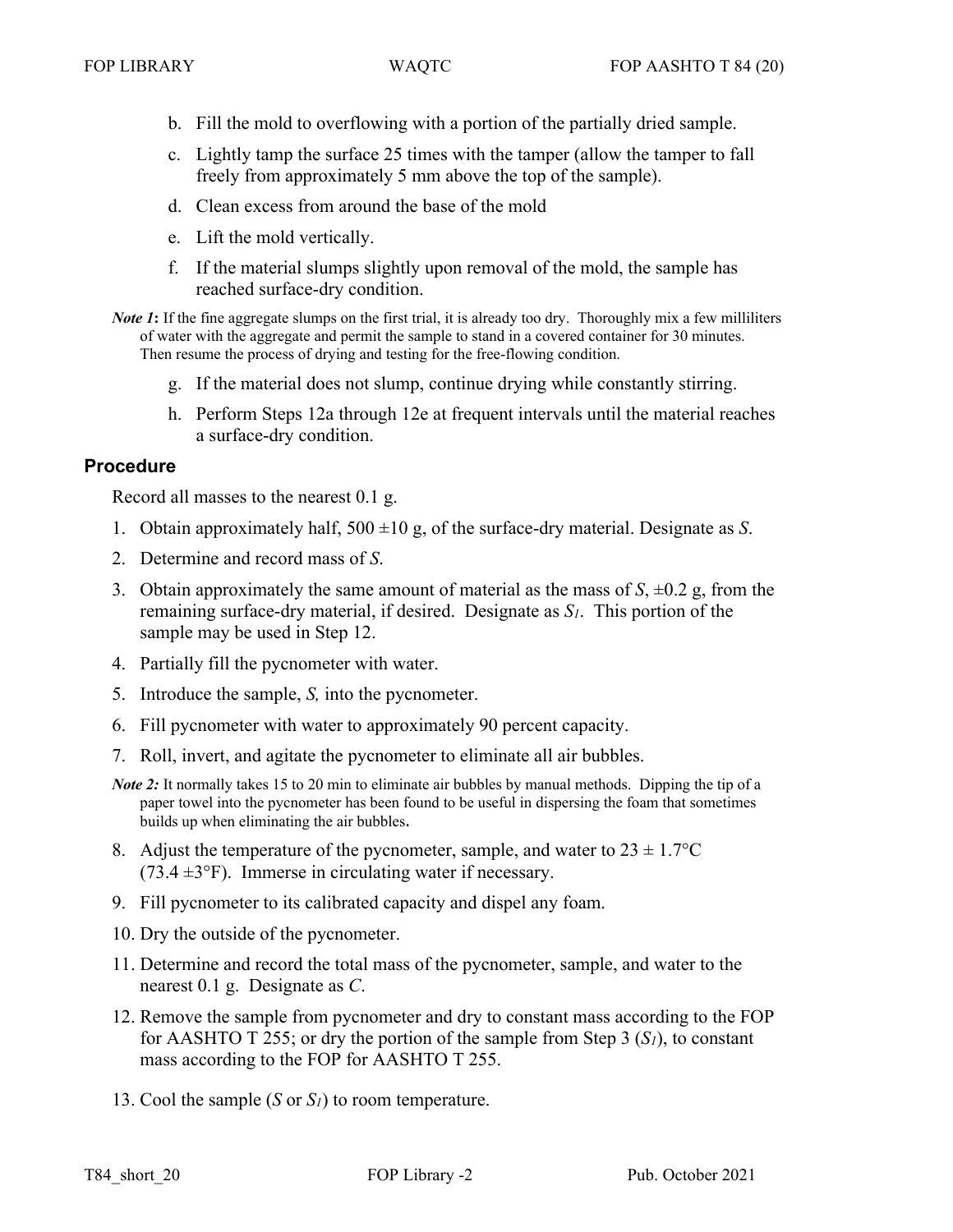14. Determine and record the mass of the dry sample. Designate as A.

### **Calculations**

**Bulk Specific Gravity (Gsb)**

$$
G_{sb} = \frac{A}{B+S-C}
$$

**Bulk Specific Gravity (Saturated Surface-dry (SSD)) (GsbSSD)**

$$
G_{sb}SSD = \frac{S}{B+S-C}
$$

**Apparent Specific Gravity (Gsa)**

$$
G_{sa} = \frac{A}{B + A - C}
$$

**Percent absorption**

% absorption = 
$$
\frac{S \text{ or } S_1 - A}{A} \times 100
$$

where:

- $A =$  mass of oven-dry sample in air, g
- $B =$  mass of pycnometer filled with water (see Annex), g
- $C =$  mass of pycnometer, sample, and water, g
- S = mass of saturated surface-dry sample, g
- $S_1$  = mass of second saturated surface-dry sample, g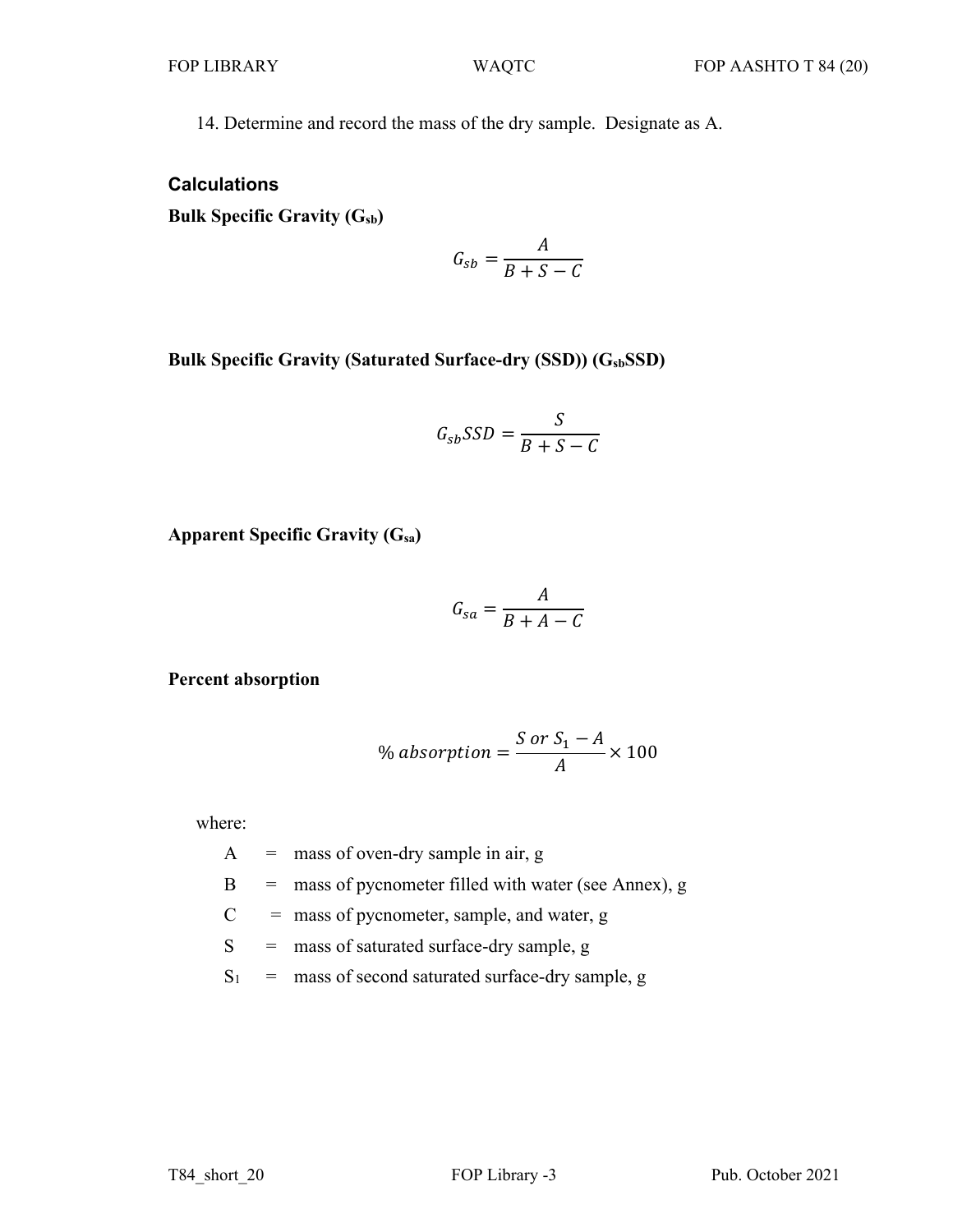# **Example**

**Bulk Specific Gravity (Gsb)**

$$
G_{sb} = \frac{499.0 \ g}{666.1 \ g + 502.3 \ g - 979.1 \ g} = 2.636
$$

**Bulk Specific Gravity (Saturated Surface-dry (SSD) Basis) (GsbSSD)**

$$
G_{sb}SSD = \frac{502.3 \ g}{666.1g + 502.3 \ g - 979.1 \ g} = 2.653
$$

**Apparent Specific Gravity (Gsa)**

$$
G_{sa} = \frac{499.0 \ g}{666.1 \ g + 499.0 \ g - 979.1 \ g} = 2.683
$$

**Percent absorption**

% absorption = 
$$
\frac{502.3 \ g - 499.0 \ g}{499.0 \ g} \times 100 = 0.661\% \ Report = 0.7\%
$$

where:

$$
A = 499.0 g
$$
  
\n
$$
B = 666.1 g
$$
  
\n
$$
C = 979.1 g
$$
  
\n
$$
S = 502.3 g
$$
  
\n
$$
S_1 = 502.1 g
$$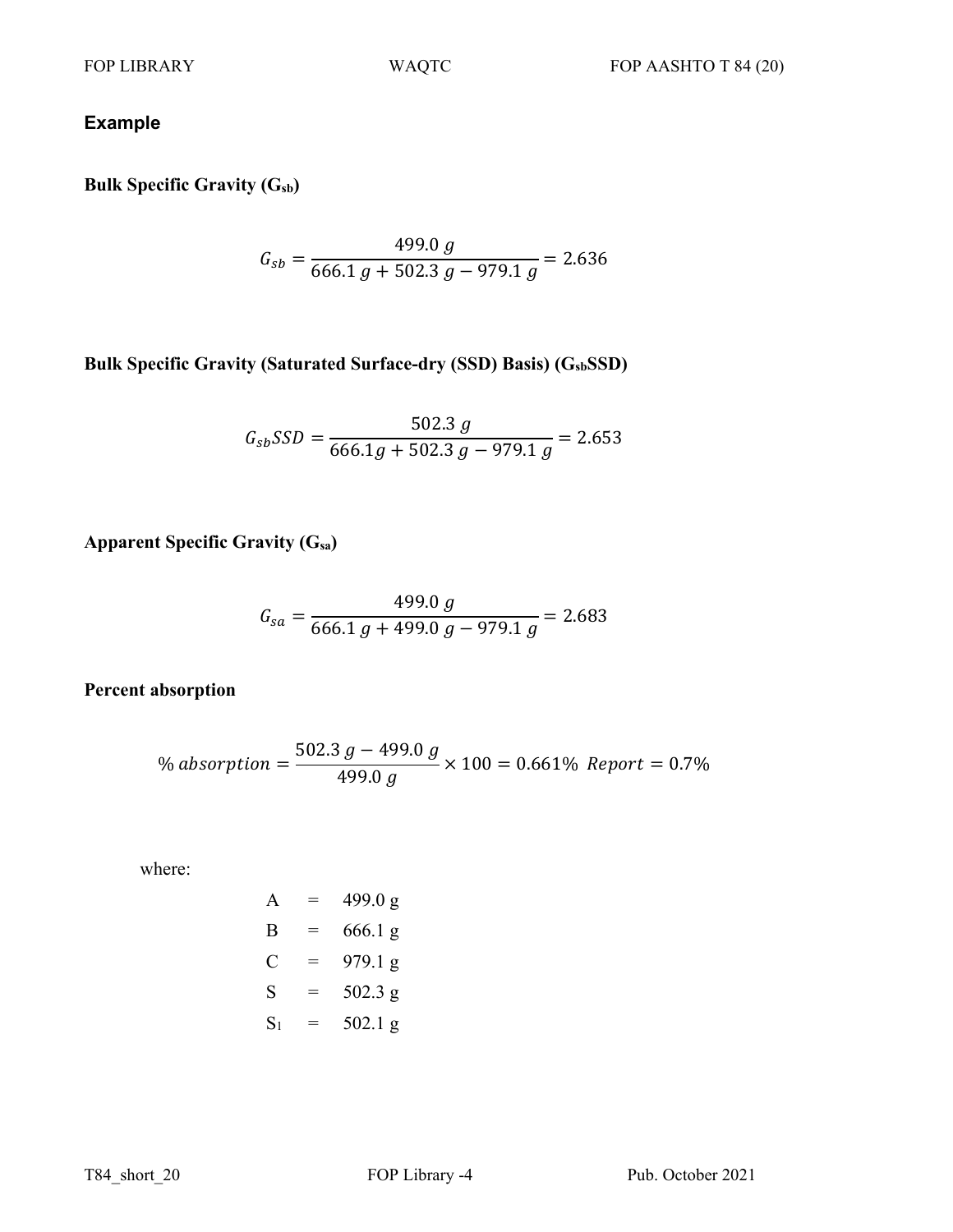## **Report**

- Report on standard agency forms.
- Report specific gravity to the nearest 0.001
- Report absorption to the nearest 0.1 percent.